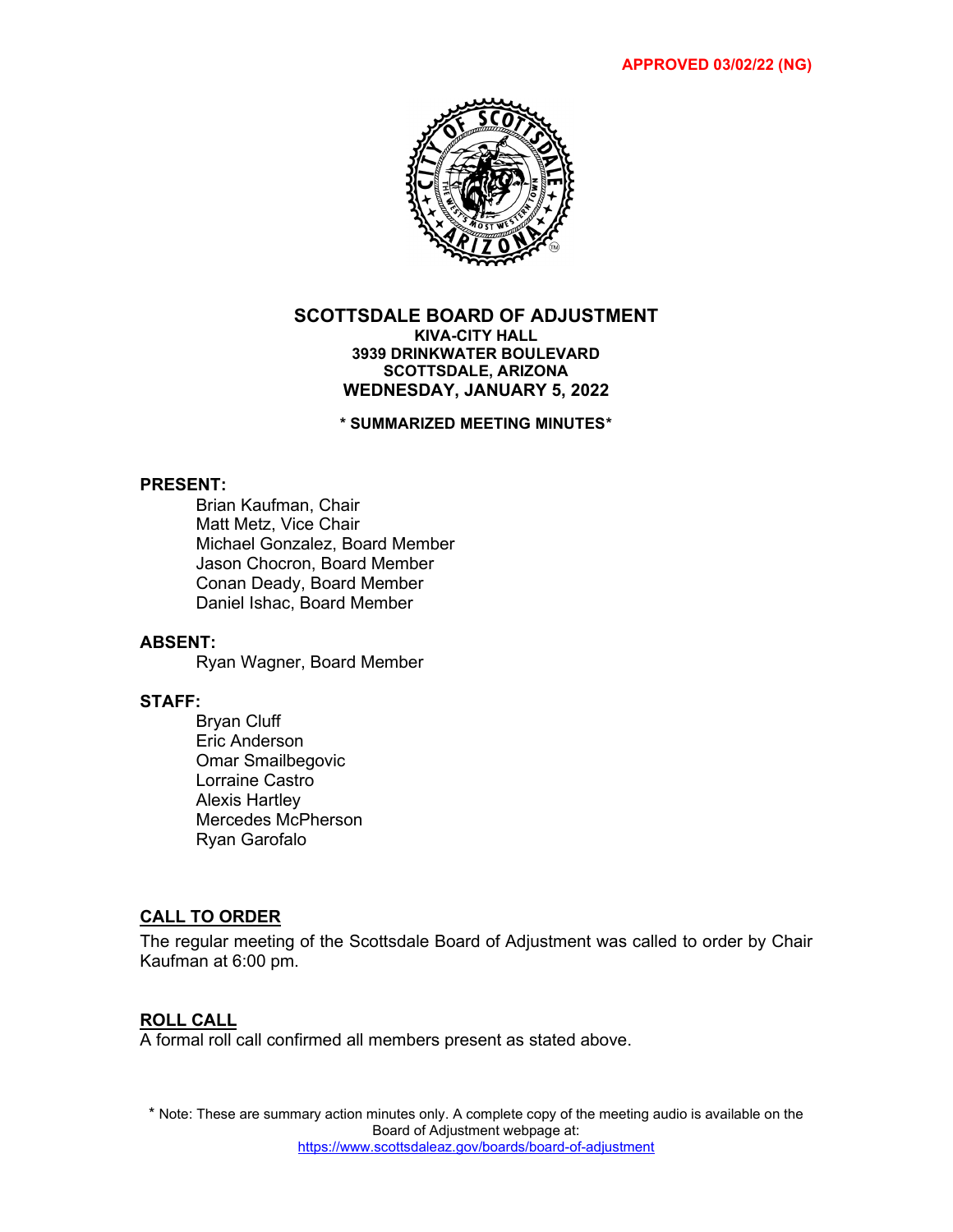## **ADMINISTRATIVE REPORT**

1. Identify supplemental information, if any, related to the January 5, 2022, Board of Adjustment agenda items, and other correspondence.

## **APPROVAL OF MINUTES**

2. Review and possible approval of November 3, 2021, Board of Adjustment Regular Meeting Minutes.

**VICE CHAIR METZ MADE A MOTION TO APPROVE THE SEPTEMBER 1, 2021, BOARD OF ADJUSTMENT MEETING MINUTES WITH AMENDED LANGUAGE AS STATED, 2ND BY BOARD MEMBER CHOCRON. THE MOTION CARRIED IN FAVOR BY CHAIR KAUFMAN, VICE CHAIR METZ, BOARD MEMBER GONZALEZ, BOARD MEMBER CHOCRON, AND BOARD MEMBER DEADY WITH AN AYE VOTE OF FIVE (5) TO ZERO (0) WITH BOARD MEMBER ISHAC ABSTAINING.** 

3. Review and possible approval of November 3, 2021, Board of Adjustment Executive Session Meeting Minutes.

**VICE CHAIR METZ MADE A MOTION TO APPROVE THE NOVEMBER 3, 2021, BOARD OF ADJUSTMENT EXECUTIVE SESSION MEETING MINUTES, 2ND BY BOARD MEMBER CHOCRON. THE MOTION CARRIED IN FAVOR BY CHAIR KAUFMAN, VICE CHAIR METZ, BOARD MEMBER GONZALEZ, BOARD MEMBER CHOCRON, AND BOARD MEMBER DEADY WITH AN AYE VOTE OF FIVE (5) TO ZERO (0) WITH BOARD MEMBER ISHAC ABSTAINING.** 

### **REGULAR AGENDA**

4. [7-BA-2021 \(Boyd Casita Extension Accommodation\)](https://eservices.scottsdaleaz.gov/planning/projectsummary/ba_reports/BA_7_BA_2021.pdf)

Request by owner for a disability accommodation to the City of Scottsdale Zoning Ordinance, Section 5.404.E.1.a, as amended by case 59-ZN-1992, seeking relief from the required front yard setback for a proposed building addition, for a property with Single-family Residential (R1-10) zoning located at 33833 N 67th St.

Staff Contact Person is Omar Smailbegovic, (480) 312-3087. **Applicant contact person is Gregory Boyd, (408) 406-1470**.

**VICE CHAIR METZ MADE A MOTION TO CONTINUE CASE 7-BA-2021 TO A DATE TO BE DETERMINED, 2ND BY BOARD MEMBER DEADY. THE MOTION CARRIED UNANIMOUSLY IN FAVOR BY CHAIR KAUFMAN, VICE CHAIR METZ, BOARD MEMBER GONZALEZ, BOARD MEMBER CHOCRON, BOARD MEMBER DEADY AND BOARD MEMBER ISHAC WITH AN AYE VOTE OF SIX (6) TO ZERO (0).**